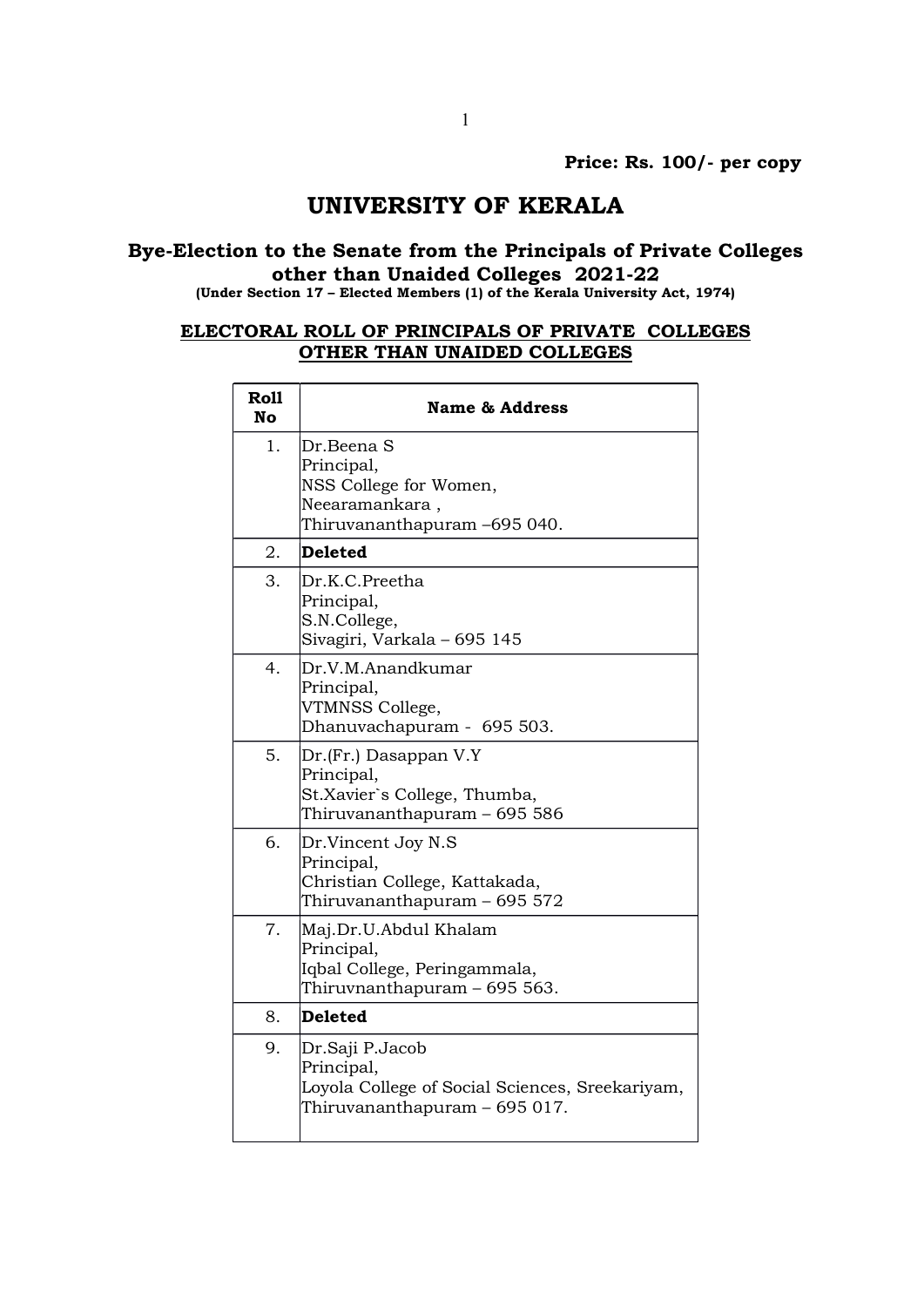| 10. Hareendran K<br>Principal,<br>The Kerala Law Academy Law College,<br>Peroorkada,<br>Thiruvananthapuram – 695 005              |
|-----------------------------------------------------------------------------------------------------------------------------------|
| 11. Dr.Sheeba P<br>Principal,<br>SN Training College,<br>Nedumganda, Varkala - 695 307                                            |
| 12. Dr.K.Y.Benedict<br>Principal<br>Mar Theophilus Training College, Bethany Hills,<br>Nalanchira<br>Thiruvananthapuram – 695 015 |
| 13. Dr.Jojo P.J,<br>Principal,<br>Fatima Mata National College,<br>Kollam - 691 001                                               |
| 14. Dr.K.P Laladhas<br>Principal,<br>St. Stephen's College,<br>Pathanapuram 689 695                                               |
| 15. Deleted                                                                                                                       |
| 16. Dr. Nisha J Tharayil<br>Principal,<br>SN College for Women,<br>Kollam - 691 001.                                              |
| 17. Dr.R.Sunilkumar<br>Principal,                                                                                                 |
| SN College,<br>Kollam - 691 001                                                                                                   |
| 18.  Dr.M.S.Latha<br>Principal,<br>SN College, Chathannur - 691 579.                                                              |
| 19. Deleted                                                                                                                       |
| 20. Dr.Rosamma Philip<br>Principal,<br>Mount Tabor Training College,<br>Pathanapuram - 689 695                                    |